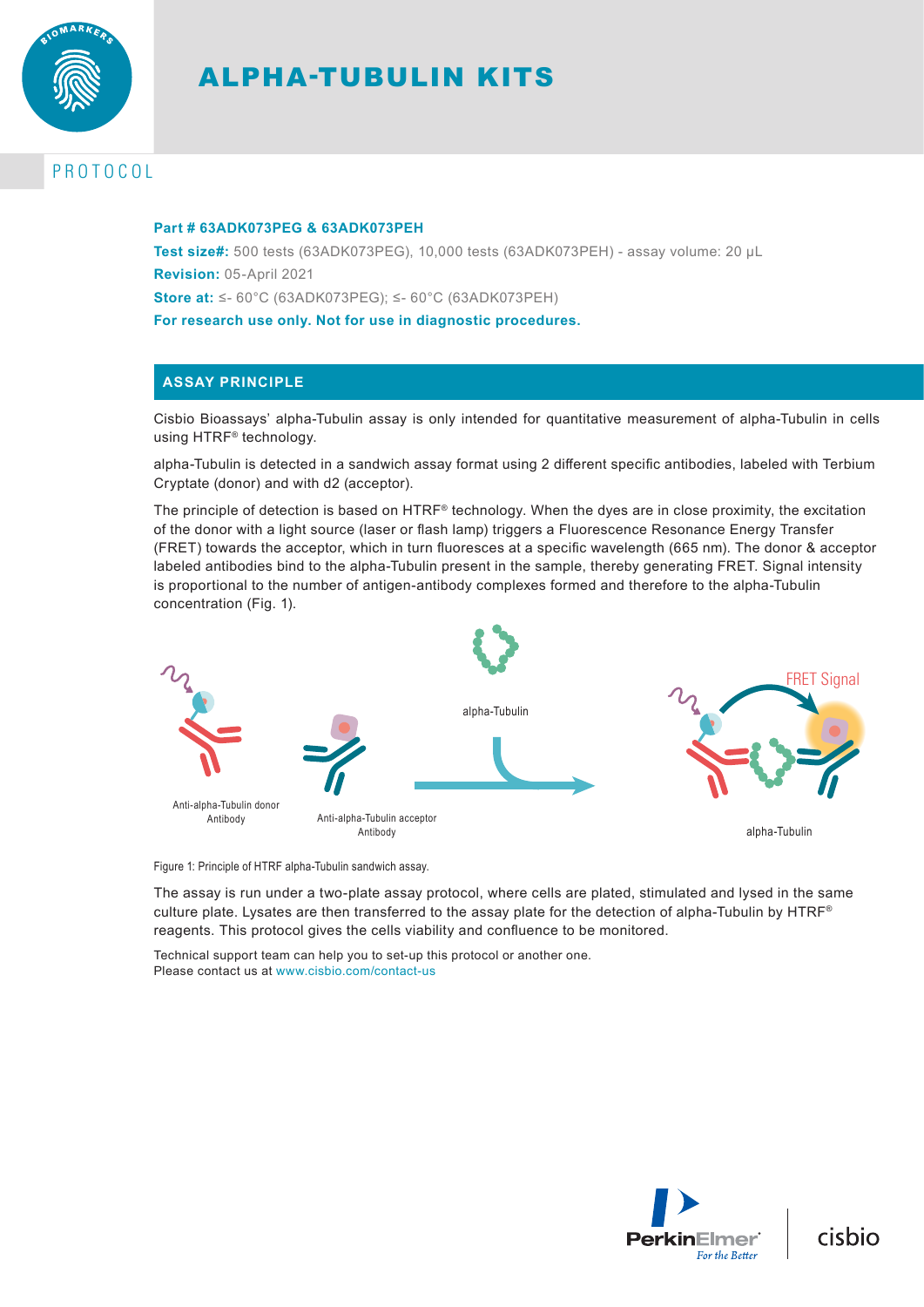

Lysis Detection

#### **TWO-PLATE ASSAY PROTOCOL (FOR ADHERENT CELLS):**



\* Note that concentration above 0.5% DMSO will impair assay performances.

\*\* Depending on cell lines used, volume of lysis should be optimized, it can also be necessary to dilute the cell lysate to ensure samples are within the assay linear range.

#### **MATERIALS PROVIDED:**

| <b>Kit components</b>                   | 500 tests<br>Cat # 63ADK073PEG  | <b>10,000 tests</b><br>Cat # 63ADK073PEH |
|-----------------------------------------|---------------------------------|------------------------------------------|
| Control lysate<br>Frozen/ready-to-use   | 1 vial - 150 µL                 | 2 vials - 150µL                          |
| Anti-alpha-Tubulin-Tb Cryptate Antibody | 1 vial - 20 µL<br>Frozen - 50 X | 1 vial - $400 \mu L$<br>Frozen - 50 X    |
| Anti-alpha-Tubulin-d2 Antibody          | 1 vial - 20 µL<br>Frozen - 50 X | 1 vial - 400 µL<br>Frozen - $50X$        |
| Lysis buffer *<br>stock solution 4X     | 4 vials - 2 mL<br>Frozen        | 1 vial - 130 mL<br>Frozen                |
| Detection Buffer **<br>ready-to-use     | 2 vials - 2 mL<br>Frozen        | 1 vial - 50 mL<br>Frozen                 |

\* Amounts of reagents provided are sufficient for generating 50 µL of cell lysate per well.

\*\* The Detection Buffer is used to prepare working solutions of acceptor and donor reagents.

#### **PURCHASE SEPARATELY:**

- HTRF®-Certified Reader\*\*. Make sure the setup for Tb Cryptate is used
- For a list of HTRF-compatible readers and set-up recommendations, please visit www.cisbio.com/compatible-readers
- Small volume (SV) detection microplates Use white plate only.
- For more information about microplate recommendations, please visit our website at: cisbio.com/microplates-recommendations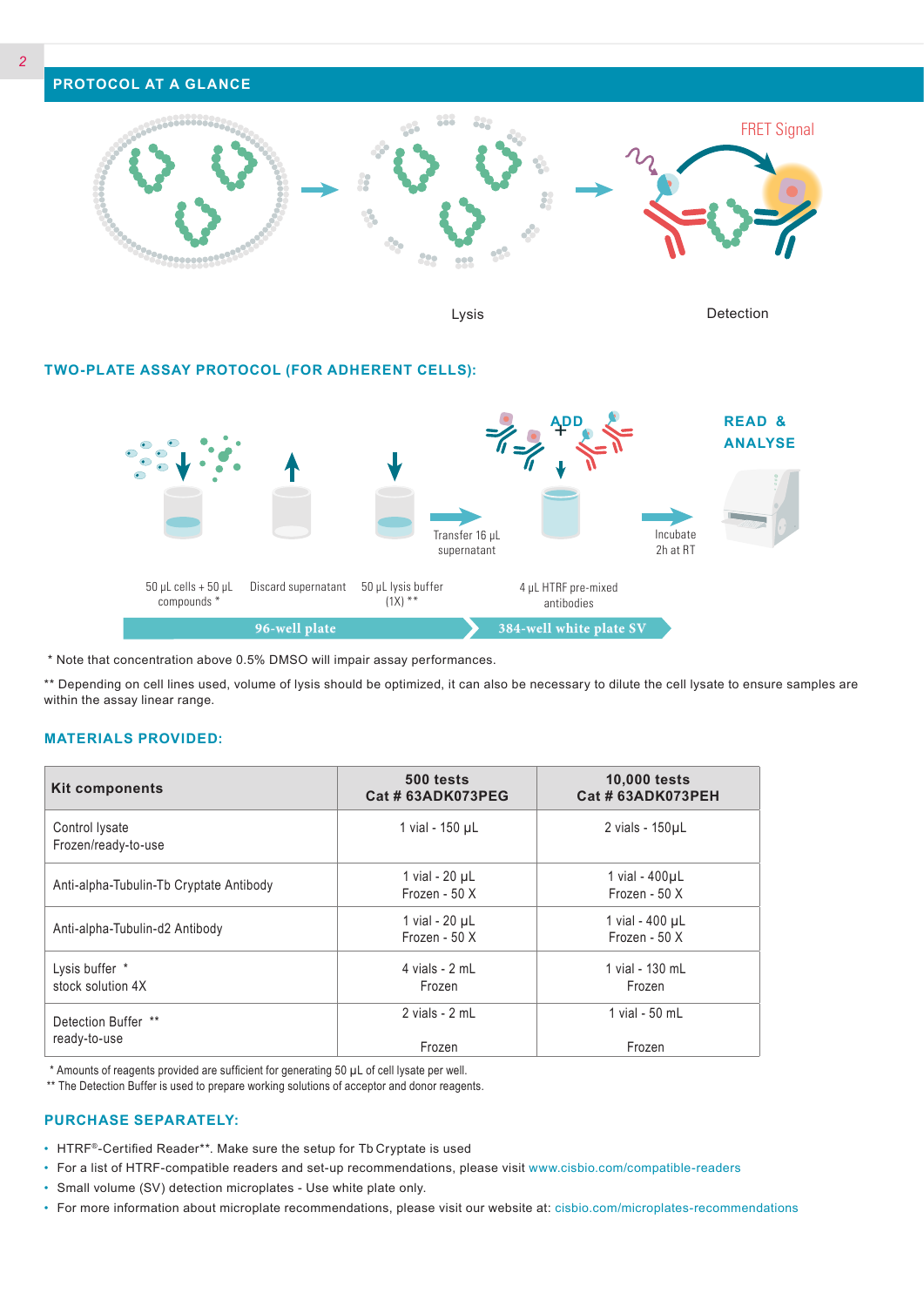#### **STORAGE AND STABILITY**



Antibodies, control lysate and buffers should be stored frozen until use. Thawed detection buffer can be stored at 2-8°C in your premises. Thawed antibodies are stable 48 hours at 2-8°C; they can be refrozen (at -20°C or below) and thawed at least one more time. Control lysate must be stored frozen at -60°C or below. Thawed control lysate can be refrozen (at -60°C or below) and thawed one more time.

#### **REAGENT PREPARATION**

Allow all reagents to thaw before use.

We recommend centrifuging the vials gently after thawing, before pipeting the stock solutions. Prepare the working solutions from stock solutions by following the instructions below.

#### **POSITIVE CONTROL SOLUTION : READY-TO-USE**

The Control lysate is only provided as an internal assay control to check the quality of the results obtained. The window between control lysate and negative control should be greater than 2.

#### **TO PREPARE WORKING ANTIBODY SOLUTIONS:**

HTRF® reagent concentrations have been set for optimal assay performances. Note that any dilution or improper use of the d2 and Cryptate-antibodies will impair the assay's quality. Be careful, as working solution preparation for antibodies may differ between the 500 and 10,000 tests data point kit.

Antibody working solutions are stable for 2 days at 4°C. Dilute the antibodies with detection buffer .

| 500 TESTS KIT - 63ADK073PEG                                                                                                                                                                            |                 | 10,000 TESTS KIT - 63ADK073PEH |                                                                                                                                                                                                        |  |  |
|--------------------------------------------------------------------------------------------------------------------------------------------------------------------------------------------------------|-----------------|--------------------------------|--------------------------------------------------------------------------------------------------------------------------------------------------------------------------------------------------------|--|--|
| Anti-alpha-Tubulin- Cryptate antibody                                                                                                                                                                  |                 |                                |                                                                                                                                                                                                        |  |  |
| Dilute 50-fold the frozen stock solution with detection<br>buffer: e.g. add 980 µL of detection buffer to the 20<br>µL of Cryptate-antibody stock solution.                                            | 49 vol<br>1 vol | 49 vol<br>1 vol                | Dilute 50-fold the frozen stock solution with detection<br>buffer: e.g. add 980 µL of detection buffer to the 20 µL<br>of Cryptate-antibody stock solution.                                            |  |  |
| Anti-alpha-Tubulin-d2 antibody                                                                                                                                                                         |                 |                                |                                                                                                                                                                                                        |  |  |
| Dilute 50-fold the frozen stock solution with detection<br>buffer: e.g. add 980 µL of detection buffer to the 20<br>µL of d2-antibody stock solution.                                                  | 49 vol<br>1 vol | 49 vol<br>1 vol                | Dilute 50-fold the frozen stock solution with detection<br>buffer: e.g. add 980 µL of detection buffer to the 20 µL<br>of d2-antibody stock solution.                                                  |  |  |
| Antibody mix                                                                                                                                                                                           |                 |                                |                                                                                                                                                                                                        |  |  |
| It is possible to pre-mix the two ready-to-use antibody<br>solutions just prior to dispensing the reagents by<br>adding 1 volume of d2-antibody solution to 1 volume of<br>Cryptate-antibody solution. |                 |                                | It is possible to pre-mix the two ready-to-use antibody<br>solutions just prior to dispensing the reagents by<br>adding 1 volume of d2-antibody solution to 1 volume of<br>Cryptate-antibody solution. |  |  |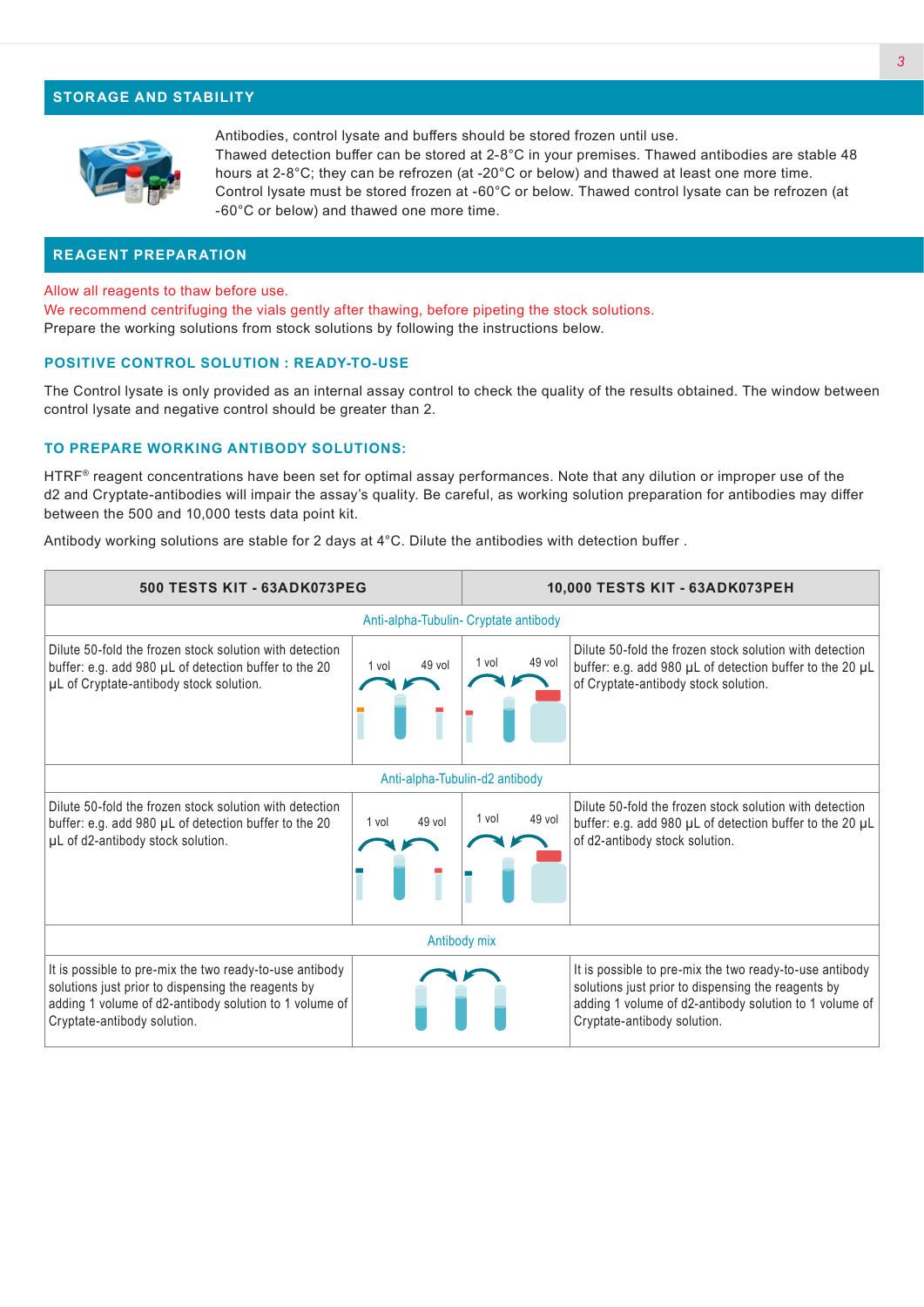### **TO PREPARE LYSIS BUFFER:**

**TWO PLATE ASSAY PROTOCOL**

#### Make sure that the lysate has been generated by using the kit reagents.

Prepare the required amount of lysis buffer before running the assay, working solutions are stable for 2 days at 2-8°C.

Lysis buffer 1X:

Determine the amount of lysis buffer needed for the experiment. Each well requires generally 50 µL of lysis buffer. Prepare a lysis buffer solution 1X by diluting 4-fold the lysis buffer 4X with distilled water.



|                | <b>FOR ADHERENT CELLS</b>                                                                                                                                                                      |                                          |                       |
|----------------|------------------------------------------------------------------------------------------------------------------------------------------------------------------------------------------------|------------------------------------------|-----------------------|
|                | <b>GENERAL LAB WORK PRIOR USING CISBIO KIT: CELLS PREPARATION</b><br>Plate 50 µL of cells in 96-well tissue-culture treated plate in appropriate growth medium and                             |                                          |                       |
|                | incubate overnight, at 37°C in CO2 atmosphere.                                                                                                                                                 |                                          |                       |
| 1              | Cell seeding densities of 12.5 K cells/well are generally sufficient for most cell lines, but<br>optimization of cell seeding densities is recommended.                                        |                                          |                       |
|                | Depending on receptor a starving step with serum-free medium could be essential.                                                                                                               |                                          | 96-well culture plate |
|                | Dispense 50 µL of compounds (2X) diluted in cell culture medium                                                                                                                                |                                          |                       |
| 2 <sup>2</sup> | For most compound, incubation time should be above 24 hours at 37°C.<br>We recommend a time course study to determine the optimal stimulation time.                                            |                                          |                       |
|                | Note that concentration above 0.5% DMSO will impair assay performances.                                                                                                                        |                                          |                       |
|                | Same final concentration of DMSO must be used for each compound dilutions.                                                                                                                     |                                          | 96-well culture plate |
|                |                                                                                                                                                                                                | Discard supernatant (for adherent cells) |                       |
| 3              | Remove carefully cell supernatant either by aspirating supernatant or by flicking the plate.                                                                                                   |                                          |                       |
|                |                                                                                                                                                                                                |                                          | 96-well culture plate |
|                | <b>ALPHA-TUBULIN DETECTION USING CISBIO KIT</b>                                                                                                                                                |                                          |                       |
|                | Immediately add $50 \mu L$ of lysis buffer $(1X)$ and incubate for at least 30 minutes at room<br>temperature under shaking.                                                                   |                                          |                       |
| 4              | Use the appropriate lysis buffer and incubate at room temperature with shaking.                                                                                                                |                                          |                       |
|                | We recommend a time course study to determine the optimal lysis incubation time. Lysis volume<br>can be decreased down to 25 µL.                                                               |                                          | 96-well culture plate |
|                | After homogenization by pipeting up and down, transfer 16 $\mu$ L of cell lysate from the 96-well cell-                                                                                        |                                          |                       |
| 5              | culture plate to a 384-well small volume white plate.<br>Depending on cell lines used, it can be necessary to dilute the cell lysate to ensure samples are                                     |                                          |                       |
|                | within the assay linear range                                                                                                                                                                  | 96-well culture plate                    | 384-well SV plate     |
|                | Add $4 \mu L$ of premixed antibody solutions (vol/vol) prepared in the detection buffer.                                                                                                       |                                          |                       |
|                | Cover the plate with a plate sealer.                                                                                                                                                           |                                          |                       |
| 6              | Incubate 2h at RT. Maximum signal is reached after 2h incubation time, and remains stable over a<br>period of 24 hours. Therefore, readings can be made between 2h and 24h of incubation time. |                                          |                       |
|                | Set up your reader for Tb Cryptate and read the fluorescence emission at two different<br>wavelenghts (665nm and 620nm) on a compatible HTRF® reader*.                                         |                                          |                       |
|                |                                                                                                                                                                                                |                                          |                       |

 \* For more information about HTRF® compatible readers and for set-up recommendations, please visit our website at: www.cisbio.com/compatible-readers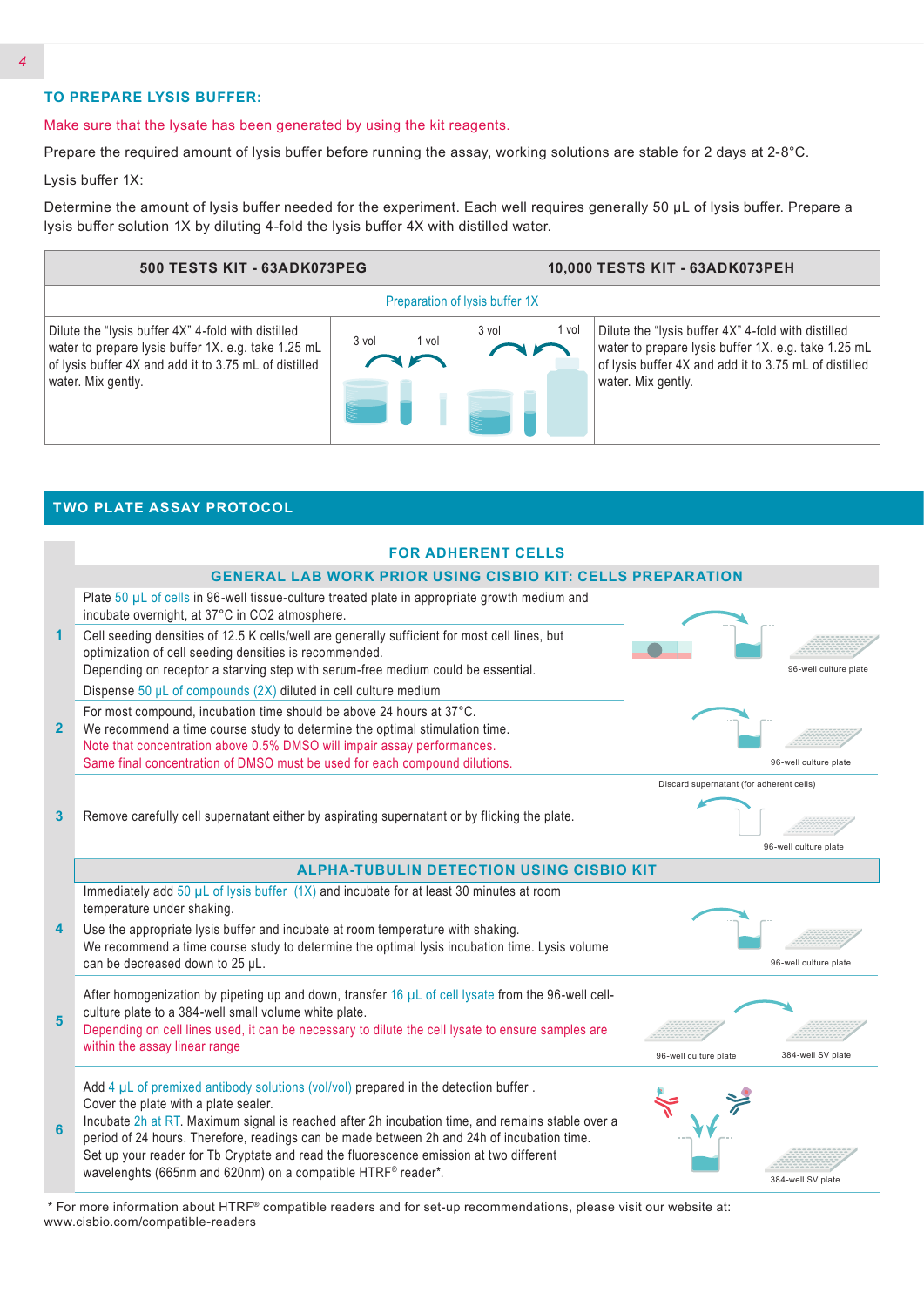Standard protocol for two-plate assay protocol in 20 µL final volume (after lysis step)

|             | Non treated cell<br><b>Iysate</b>                                                                                                                                                                                                                    | <b>Treated cell</b><br><b>Iysate</b>     | <b>Positive control</b>             | <b>Negative control</b>              | <b>Blank control</b>                         |
|-------------|------------------------------------------------------------------------------------------------------------------------------------------------------------------------------------------------------------------------------------------------------|------------------------------------------|-------------------------------------|--------------------------------------|----------------------------------------------|
| <b>Step</b> | Dispense 16 µL of<br>non treated cell lysate                                                                                                                                                                                                         | Dispense 16 µL of<br>treated cell lysate | Dispense 16 µL of<br>control lysate | Dispense 16 µL of<br>lysis buffer 1X | Dispense 16 µL of<br>non treated cell lysate |
| Step 2      | Add 2 µL of Anti-alpha-Tubulin-d2 Antibody working solution to all wells<br>buffer                                                                                                                                                                   |                                          |                                     |                                      | Add 2 µL of detection                        |
| Step 3      | Add 2 µL of Anti alpha-Tubulin-Tb Cryptate Antibody working solution to all wells                                                                                                                                                                    |                                          |                                     |                                      |                                              |
| Step 4      | Cover the plate with a plate sealer. Incubate 2h at room temperature. Maximum signal is reached after 2h incubation<br>time, and remains stable over a period of 24 hours. Therefore, readings can be made between 2h and 24h of<br>incubation time. |                                          |                                     |                                      |                                              |
| Step 5      | Remove the plate sealer and read on an HTRF® compatible reader                                                                                                                                                                                       |                                          |                                     |                                      |                                              |

The blank control is used to check the Cryptate signal at 620 nm.

The Negative control is used to check the non-specific signal. The ratio between control lysate signal / non-specific signal should be greater than 2.

## **DATA REDUCTION & INTERPRETATION**

1. Calculate the ratio of the acceptor and donor emission signals for each individual well.

Ratio = 
$$
\frac{\text{Signal 665 nm}}{\text{Signal 620 nm}} \times 10^4
$$

2. Calculate the % CVs. The mean and standard deviation can then be worked out from ratio replicates.

$$
CV (%) = \frac{Standard deviation}{Mean Ratio} \times 100
$$

For more information about data reduction, please visit http://www.cisbio.com/htrf-ratio-and-data-reduction